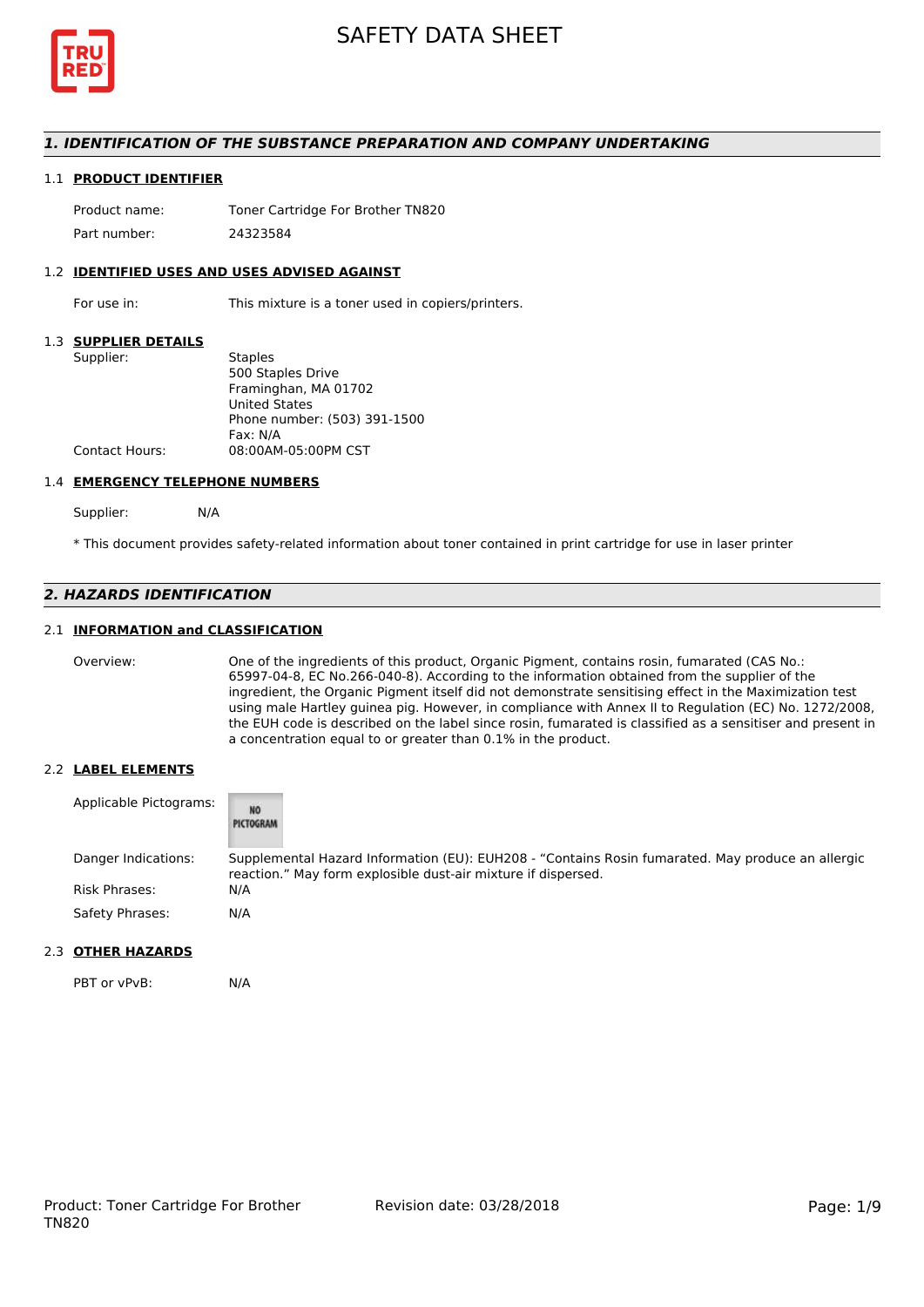

# *3. COMPOSITION / INFORMATION ON INGREDIENTS*

| Ingredients                   | <b>CAS number</b>       | Weight %  | <b>OSHA</b>                                                                                                                         | <b>ACGIH</b>                                                                                                                                                                                                        | Other                                                                                          |
|-------------------------------|-------------------------|-----------|-------------------------------------------------------------------------------------------------------------------------------------|---------------------------------------------------------------------------------------------------------------------------------------------------------------------------------------------------------------------|------------------------------------------------------------------------------------------------|
|                               |                         |           | <b>PEL</b>                                                                                                                          | <b>TLV</b>                                                                                                                                                                                                          |                                                                                                |
| Styrene-Acrylate<br>Copolymer | <b>Trade Secret</b>     | $85 - 95$ |                                                                                                                                     |                                                                                                                                                                                                                     |                                                                                                |
| Organic Pigment               | 8005-02-5<br>65997-04-8 | $3 - 8$   |                                                                                                                                     |                                                                                                                                                                                                                     |                                                                                                |
| Polypropylene                 | <b>Trade Secret</b>     | $1-5$     |                                                                                                                                     |                                                                                                                                                                                                                     |                                                                                                |
| Carbon Black*                 | 1333-86-4               | $0.1 - 5$ | $3.5 \text{ mg/m}$                                                                                                                  | $3$ mg/m $3$                                                                                                                                                                                                        |                                                                                                |
| Amorphous Silica*             | 7631-86-9               | $0.1 - 1$ | 20 mppcf                                                                                                                            |                                                                                                                                                                                                                     | *Substance for which Occupational<br>Exposure Limit(s) is (are)<br>established (See SECTION 8) |
|                               |                         |           | ates Not<br>Otherwise I<br>Regulated:  <br>Total dust),<br>ticulates<br>Not<br>Otherwise<br>Regulated:  <br>Respirable<br>fraction) | TWA: 15mg/TWA: 10mg/<br>m3(Particul   m3(Particle<br>s Not<br>Otherwise<br>Specified:<br>Inhalable<br>$5mg/m3(Par particles)$ , 3<br>mg/m3(Parti<br>cles Not<br>Otherwise<br>Specified:<br>Respirable<br>particles) |                                                                                                |

The Full Text for all R-Phrases are Displayed in Section 16

# **COMPOSITION COMMENTS**

The Data Shown is in accordance with the latest Directives.

This section provides composition information for the toner powder contained in specially designed container inside of the print cartridge.

# *4. FIRST-AID MEASURES*

## 4.1 **FIRST AID MEASURES**

## 4.1.1 **FIRST AID INSTRUCTIONS BY RELEVANT ROUTES OF EXPOSURE**

| Inhalation:   | Move to fresh air. If the patient continues to feel unwell, get immediate medical attention.                  |
|---------------|---------------------------------------------------------------------------------------------------------------|
| Eye contact:  | Flush eyes immediately with plenty of water for 15 minutes. If irritation persists, obtain medical<br>advice. |
| Skin contact: | Wash with plenty of water and soap. If irritation persists, obtain medical advice.                            |
| Ingestion:    | DO NOT induce vomiting. If symptoms persist, call a physician.                                                |

# 4.1.2 **ADDITIONAL FIRST AID INFORMATION**

Additional first aid information: N/A Immediate Medical Attention Required: N/A

# 4.2 **SYMPTOMS AND EFFECTS**

Acute Symptoms from Exposure: N/A Delayed Symptoms from Exposure: N/A

# 4.3 **IMMEDIATE SPECIAL TREATMENT OR EQUIPMENT REQUIRED**

N/A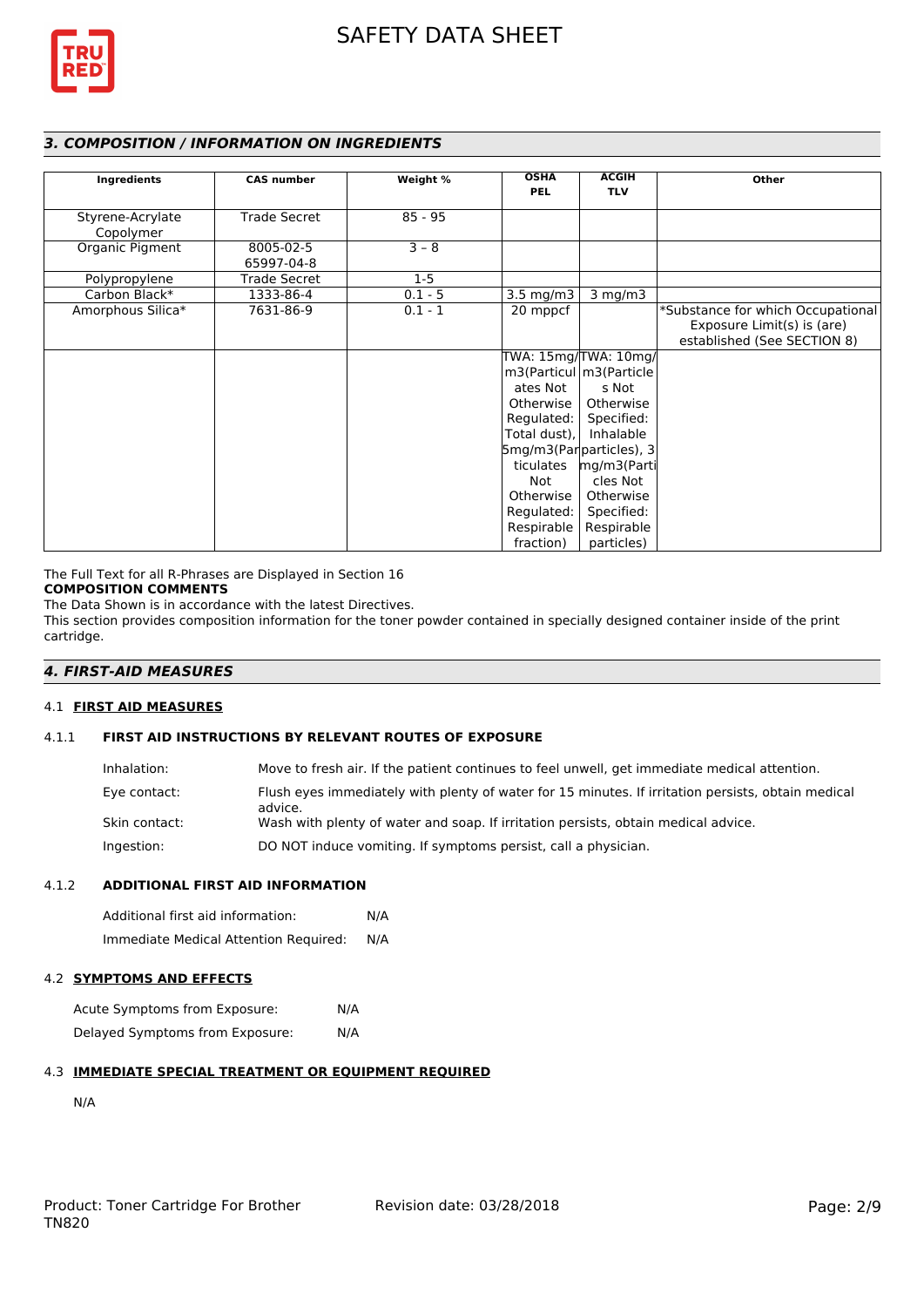

## *5. FIRE-FIGHTING MEASURES*

### 5.1 **EXTINGUISHING MEDIA**

| Recommended Extinguishing Media:    | CO2, dry chemical, water.                                                                                                                                                     |
|-------------------------------------|-------------------------------------------------------------------------------------------------------------------------------------------------------------------------------|
| Extinguishing Media Not to be Used: | Do not use a solid water stream as it may scatter and spread fire. Avoid high pressure<br>media which could cause the formation of a potentially explosible dust-air mixture. |
| 5.2 SPECIAL HAZARD                  |                                                                                                                                                                               |
| Unusual Fire/Explosion Hazards:     | HAZARDOUS COMBUSTION PRODUCTS: CO2, CO, Organic products of decomposition.                                                                                                    |
| Extinguishing Media Not to be Used: | N/A                                                                                                                                                                           |

#### 5.3 **ADVICE FOR FIRE FIGHTERS**

Avoid inhalation of smoke. Wear protective cloting an wear self-contained breathing apparatus

#### *6. ACCIDENTAL RELEASE MEASURES*

#### 6.1 **PERSONAL PRECAUTIONS, PROTECTIVE EQUIPMENT AND EMERGENCY PROCEDURES**

#### 6.1.1 **PRECAUTIONS FOR NON-EMERGENCY PERSONNEL**

PERSONAL PRECAUTIONS: Minimize the release of particulates. Wear personal protective equipment. Garments may be washed or dry cleaned after removal of loose toner.

#### 6.1.2 **ADDITIONAL FIRST AID INFORMATION**

N/A

#### 6.1.3 **PERSONAL PROTECTION**

Wear personal protective equipment as described in Section 8.

#### 6.2 **ENVIRONMENTAL PRECAUTIONS**

Regulatory Information: Keep product out of sewers and watercourses.

#### 6.3 **METHODS AND MATERIAL FOR CONTAINMENT AND CLEANUP**

Spill or Leak Cleanup Procedures: Spills should be swept up or wiped up after spraying with water to prevent generation of dusts. Residuals can be removed with soap and water. Otherwise, slowly sweep spilled powder on to a flat paper and transfer into a suitable container for disposal. If cleaning with a vacuum cleaner, dust explosion-proof type should be used.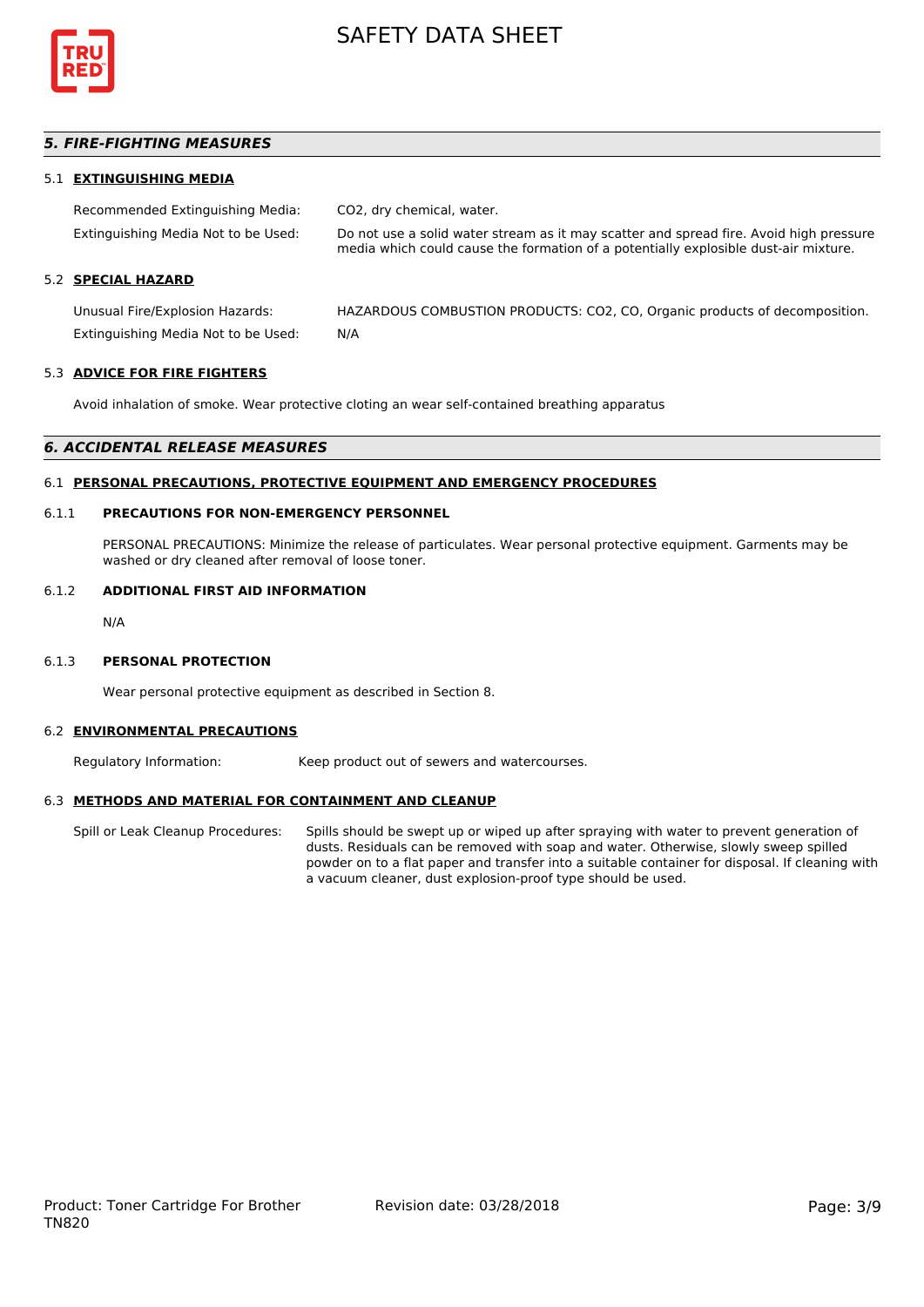

### *7. HANDLING AND STORAGE*

#### 7.1 **PRECAUTIONS FOR SAFE HANDLING**

Recommendations for Handling: No special precautions when used as intended. Keep containers closed, avoid creating dust. Keep away from ignition sources. Advice on General Hygiene: Never eat, drink or smoke in work areas. Practice good personal hygiene after using this material, especially before eating, drinking, smoking, using the restroom, or applying cosmetics.

#### 7.2 **CONDITIONS FOR SAFE STORAGE**

Avoid high temperatures, >100°F/32°C

#### 7.3 **SPECIFIC END USES**

Printing devices

#### *8. EXPOSURE CONTROLS/PERSONAL PROTECTION*

#### 8.1 **CONTROL PARAMETERS**

The best protection is to enclose operations and/or provide local exhaust ventilation at the site of chemical release in order to maintain airborne concentrations of the product below OSHA PELs (See Section 3). Local exhaust ventilation is preferred because it prevents contaminant dispersion into the work area by controlling it at its source.

#### 8.2 **EXPOSURE CONTROLS**

#### **Respiratory protection:**

IMPROPER USE OF RESPIRATORS IS DANGEROUS. Seek professional advice prior to respirator selection and use. Follow OSHA respirator regulations (29 CFR 1910.134 and 1910.137) and, if necessary, wear a NIOSH approved respirator. Select respirator based on its suitability to provide adequate worker protection for given work conditions, levels of airborne contamination, and sufficient levels of oxygen.

#### **Eye/Face Protection:**

Contact lenses are not eye protective devices. Appropriate eye protection must be worn instead of, or in conjunction with contact lenses.

#### **Hand/Skin Protection:**

For emergency or non-routine operations (cleaning spills, reactor vessels, or storage tanks), wear an SCBA. WARNING! Air purifying respirators do not protect worker in oxygen deficient atmospheres.

#### **Additional Protection:**

N/A

#### **Protective Clothing and Equipment:**

Wear chemically protective gloves, boots, aprons, and gauntlets to prevent prolonged or repeated skin contact. Wear splashproof chemical goggles and face shield when working with liquid, unless full face piece respiratory protection is worn.

#### **Safety Stations:**

Make emergency eyewash stations, safety/quick-drench showers, and washing facilities available in work area.

#### **Contaminated Equipment:**

Separate contaminated work clothes from street clothes. Launder before reuse. Remove material from your shoes and clean personal protective equipment. Never take home contaminated clothing.

#### **Comments:**

Never eat, drink or smoke in work areas. Practice good personal hygiene after using this material, especially before eating, drinking, smoking, using the restroom, or applying cosmetics.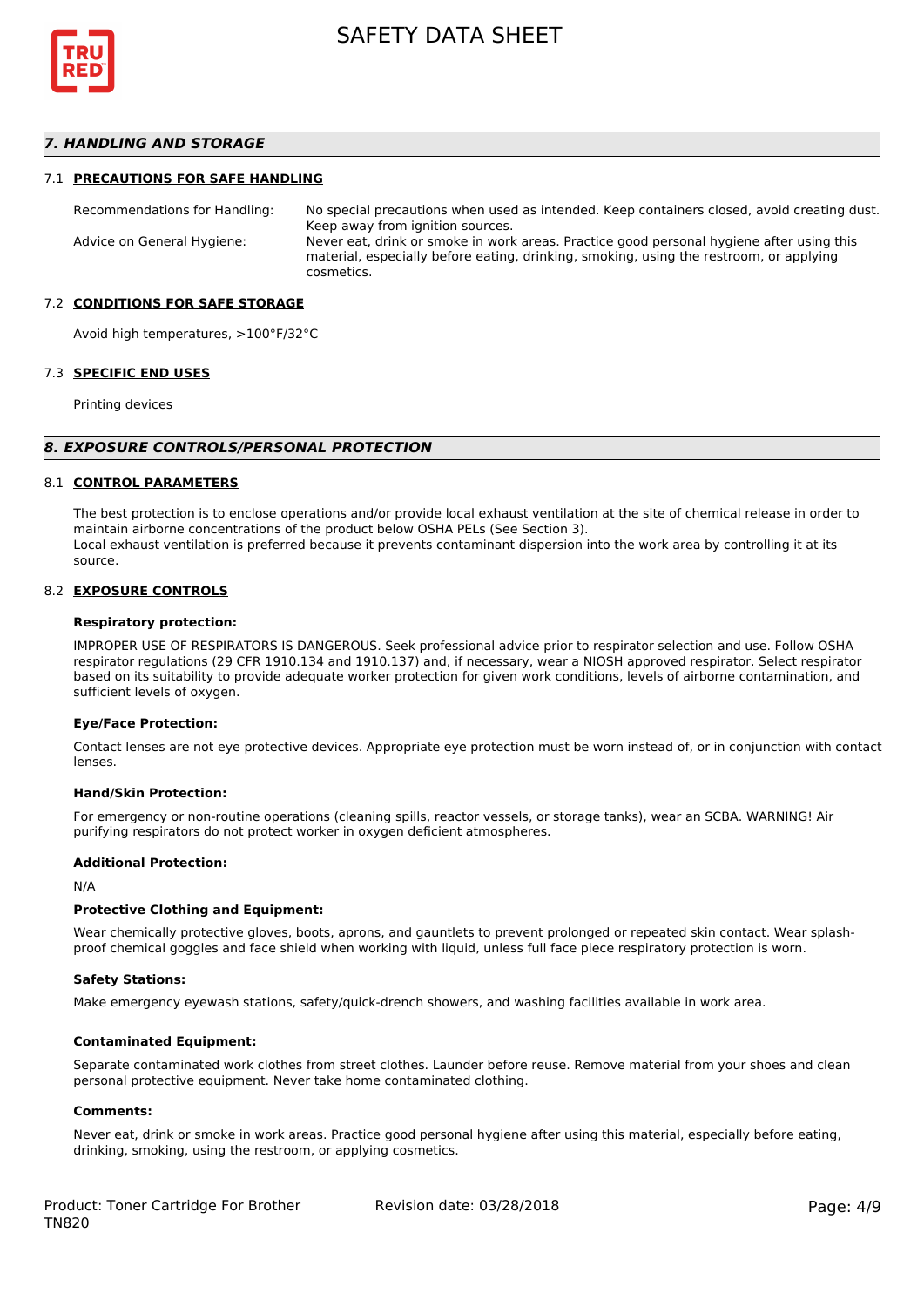

# *9. PHYSICAL AND CHEMICAL PROPERTIES*

# 9.1 **DETAIL INFORMATION**

| Physical state:            | APPEARANCE: Black fine powder. |
|----------------------------|--------------------------------|
| Color:                     | Black                          |
| Odor:                      | Slight odor                    |
| Odor threshold:            | N/A                            |
|                            |                                |
| Boiling point:             | N/A                            |
| Melting point:             | N/A                            |
| Flash point:               | N/A                            |
| <b>Explosion limits:</b>   | N/A                            |
| Relative density:          | ca. 1.1 g/cm3                  |
| Auto-ignition temperature: | N/A                            |

#### 9.2 **OTHER INFORMATION**

Solubility In Water: Negligible. Explosive Properties: Can form explosive dust-air mixtures if finely dispersed in the air.

# *10. CHEMICAL STABILITY AND REACTIVITY*

## 10.1 **Reactivity:**

| <b>Reactivity Hazards:</b><br>Data on Mixture Substances: | None<br>None                                                                                                   |
|-----------------------------------------------------------|----------------------------------------------------------------------------------------------------------------|
| 10.2 Chemical Stability:                                  | The product is stable. Under normal conditions of storage and use, hazardous<br>polymerisation will not occur. |
| 10.3 Hazardous Polymerization:                            | Stable under conditions of normal use.                                                                         |
| 10.4 Conditions to Avoid:                                 | Keep away from heat, flame, sparks and other ignition sources.                                                 |
| 10.5 Incompatible Materials:                              | Strong oxidising materials                                                                                     |
| 10.6 Hazardous Decomposition:                             | Will not occur.                                                                                                |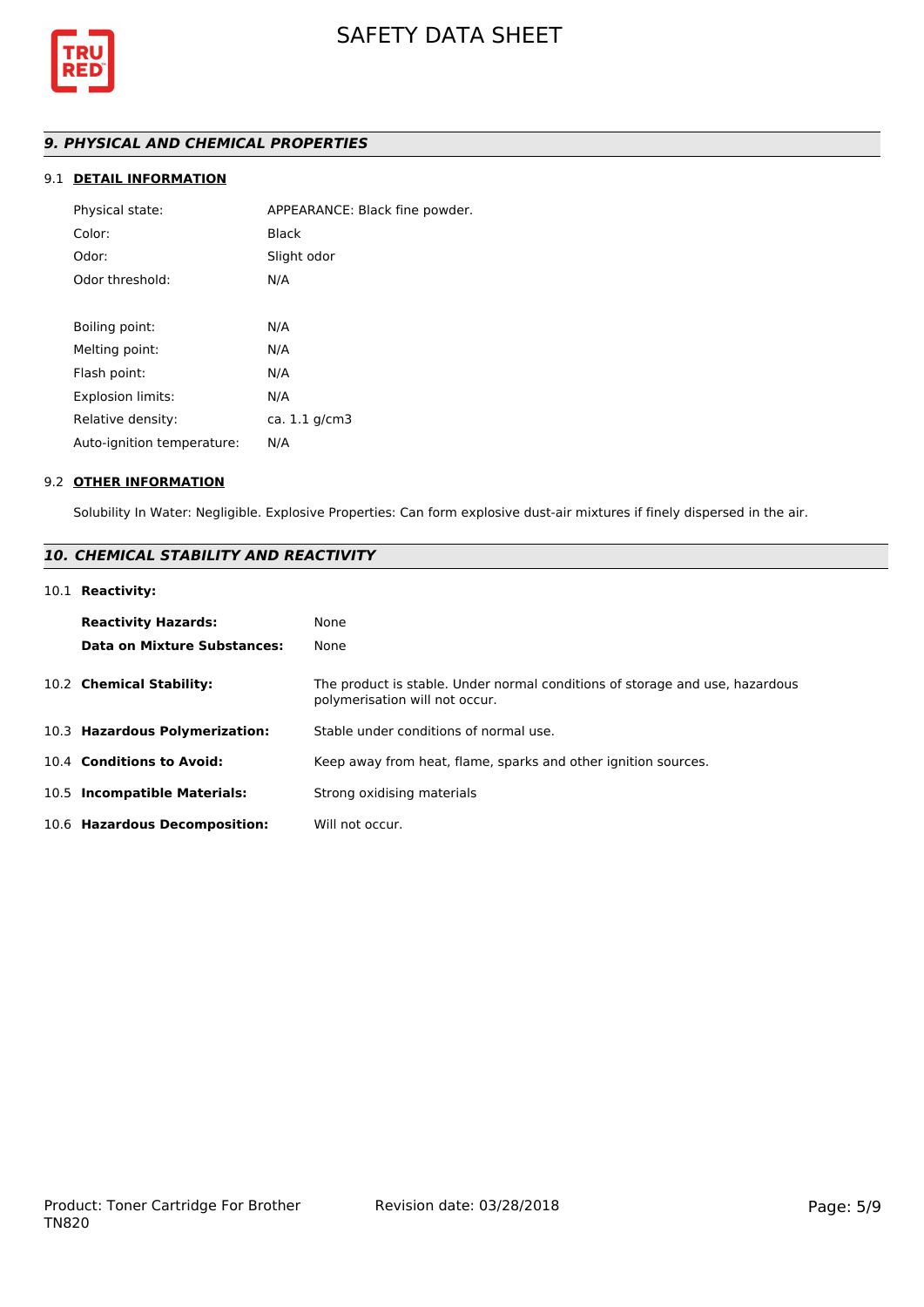

# *11. INFORMATION ON TOXICOLOGICAL EFFECT*

| <b>Mixtures:</b><br><b>Acute Toxicity:</b><br><b>Skin Corrosion/Irritation:</b><br><b>Serious Eye Damage:</b><br>Inhalation:<br><b>Sensitization:</b><br><b>Mutagenicity:</b> | N/A<br>N/A<br>N/A<br>N/A<br>N/A<br>N/A<br>N/A                                                                                                                                                                                                                                                                                                                                                                                                                                                                                                                                                                                                                                                                                                                           |
|-------------------------------------------------------------------------------------------------------------------------------------------------------------------------------|-------------------------------------------------------------------------------------------------------------------------------------------------------------------------------------------------------------------------------------------------------------------------------------------------------------------------------------------------------------------------------------------------------------------------------------------------------------------------------------------------------------------------------------------------------------------------------------------------------------------------------------------------------------------------------------------------------------------------------------------------------------------------|
| <b>Carcinogenicity:</b>                                                                                                                                                       | In 2010, the IARC revaluated carbon black as a GROUP 2B carcinogen (possible human<br>carcinogen), as it had in 1996. This evaluation is given to carbon black for which there is<br>inadequate evidence in humans, but sufficient evidence in experimental animals. The latter is<br>based upon the development of lung tumors in rat receiving chronic inhalation exposures to free<br>carbon black at level that induce particle overload of the lung. Studies performed in animal models<br>other than rats have not demonstrated an association between carbon black and lung tumors. A<br>two-year cancer bioassay using a typical toner preparation containing carbon black demonstrated<br>no association between toner exposure and tumor development in rats. |
| <b>Reproductive Toxicity:</b>                                                                                                                                                 | N/A                                                                                                                                                                                                                                                                                                                                                                                                                                                                                                                                                                                                                                                                                                                                                                     |
| <b>STOT - Single Exposure:</b>                                                                                                                                                | N/A                                                                                                                                                                                                                                                                                                                                                                                                                                                                                                                                                                                                                                                                                                                                                                     |
| <b>STOT - Multiple Exposure:</b>                                                                                                                                              | In a study in rats by chronic inhalation exposure to a typical toner, a mild to moderate degree of<br>lung fibrosis was observed in 92% of the rats in the concentration (16 mg/m3) exposure group,<br>and a minimal to mild degree of fibrosis was noted in 22% of the animals in the middle (4 mg/m3)<br>exposure group. But no pulmonary changes were reported in the lowest $(1 \text{ mg/m3})$ exposure<br>group, the most relevant level to potential human exposures.                                                                                                                                                                                                                                                                                            |
| Ingestion:                                                                                                                                                                    | N/A                                                                                                                                                                                                                                                                                                                                                                                                                                                                                                                                                                                                                                                                                                                                                                     |
| <b>Hazard Class Information:</b>                                                                                                                                              | N/A                                                                                                                                                                                                                                                                                                                                                                                                                                                                                                                                                                                                                                                                                                                                                                     |
| <b>Mixture on Market Data:</b>                                                                                                                                                | N/A                                                                                                                                                                                                                                                                                                                                                                                                                                                                                                                                                                                                                                                                                                                                                                     |
| Symptoms:                                                                                                                                                                     | N/A                                                                                                                                                                                                                                                                                                                                                                                                                                                                                                                                                                                                                                                                                                                                                                     |
| Delayed/Immediate Effects: N/A                                                                                                                                                |                                                                                                                                                                                                                                                                                                                                                                                                                                                                                                                                                                                                                                                                                                                                                                         |
| <b>Test Data on Mixture:</b>                                                                                                                                                  | N/A                                                                                                                                                                                                                                                                                                                                                                                                                                                                                                                                                                                                                                                                                                                                                                     |
| <b>Not Meeting Classification:</b>                                                                                                                                            | N/A                                                                                                                                                                                                                                                                                                                                                                                                                                                                                                                                                                                                                                                                                                                                                                     |
| <b>Routes of Exposure:</b>                                                                                                                                                    | N/A                                                                                                                                                                                                                                                                                                                                                                                                                                                                                                                                                                                                                                                                                                                                                                     |
| <b>Interactive Effects:</b>                                                                                                                                                   | N/A                                                                                                                                                                                                                                                                                                                                                                                                                                                                                                                                                                                                                                                                                                                                                                     |
| <b>Absence of Specific Data:</b>                                                                                                                                              | N/A                                                                                                                                                                                                                                                                                                                                                                                                                                                                                                                                                                                                                                                                                                                                                                     |
| Mixture vs Substance Data: N/A                                                                                                                                                |                                                                                                                                                                                                                                                                                                                                                                                                                                                                                                                                                                                                                                                                                                                                                                         |
|                                                                                                                                                                               |                                                                                                                                                                                                                                                                                                                                                                                                                                                                                                                                                                                                                                                                                                                                                                         |

# *12. ECOLOGICAL INFORMATION*

| 12.1 <b>Eco toxicity:</b>           | N/A                                                                                                      |
|-------------------------------------|----------------------------------------------------------------------------------------------------------|
| 12.2 Degradability:                 | N/A                                                                                                      |
| 12.3 Bioaccumulation Potential: N/A |                                                                                                          |
| 12.4 Mobility in Soil:              | N/A                                                                                                      |
| 12.5 PBT & vPvB Assessment:         | No components of the product fulfill the criteria for PBT or vPvB under Regulation (EC) No<br>1907/2006. |
| 12.6 Other Adverse Effects:         | N/A                                                                                                      |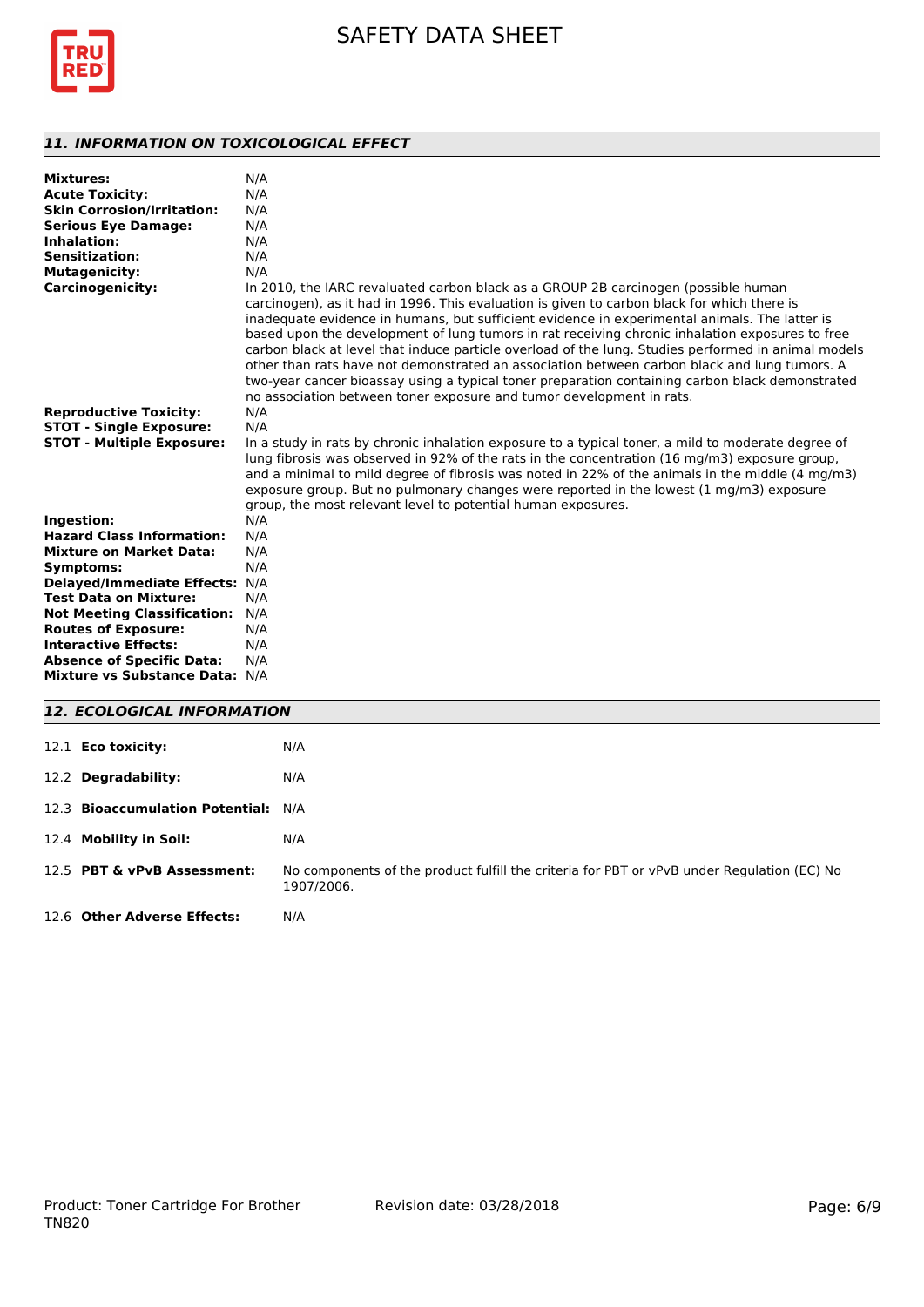

# *13. DISPOSAL CONSIDERATIONS*

#### **Disposal Information:**

 Dispose as a solid waste in accordance with local authority regulations. Empty container retains product residue.

#### **Physical/Chemical Properties that affect Treatment:**

Symbol: This product is not classified as dangerous

Risk Phrases: This product is not classified according to the federal, state and local environmental regulations.

#### **Waste Treatment Information:**

Do not shred toner cartridge, unless dust-explosion prevention measures are taken. Finely dispersed particles may form explosive mixtures in air. Dispose of in compliance with federal, state, and local regulations.

#### **Personal Protection Required:**

N/A

| <b>14. TRANSPORT INFORMATION</b>       |                                                                                                         |  |
|----------------------------------------|---------------------------------------------------------------------------------------------------------|--|
| 14.1 <b>ID Number:</b>                 | N/A                                                                                                     |  |
| 14.2 Shipping Name:                    | N/A                                                                                                     |  |
| 14.3 Hazard Class:                     | N/A                                                                                                     |  |
| 14.4 Packing Group:                    | N/A                                                                                                     |  |
| 14.5 Environmental Hazards:            | This is not a hazardous product.                                                                        |  |
| 14.6 User Precautions:                 | N/A                                                                                                     |  |
| 14.7 Bulk Transport:                   | N/A                                                                                                     |  |
| <b>15. REGULATORY INFORMATION</b>      |                                                                                                         |  |
| 15.1 Regulatory Information:           | TSCA: All chemical substances in this product comply with all applicable rules or orders<br>under TSCA. |  |
| EPA Regulatory Information: N/A        |                                                                                                         |  |
| <b>CERCLA Reportable Quantity: N/A</b> |                                                                                                         |  |
| 15.2 Superfund Information:            |                                                                                                         |  |
| <b>Hazard Categories:</b>              |                                                                                                         |  |
| Immediate: N/A                         |                                                                                                         |  |
| Delayed: N/A                           |                                                                                                         |  |
| Fire: N/A                              |                                                                                                         |  |
| <b>Pressure: N/A</b>                   |                                                                                                         |  |
| <b>Reactivity: N/A</b>                 |                                                                                                         |  |
| Section 302 - Extremely Hazardous: N/A |                                                                                                         |  |
| Section 311 - Hazardous: N/A           |                                                                                                         |  |
| 15.3 State Regulations:                | N/A                                                                                                     |  |
| 15.4 Other Regulatory Information:     | N/A                                                                                                     |  |
|                                        |                                                                                                         |  |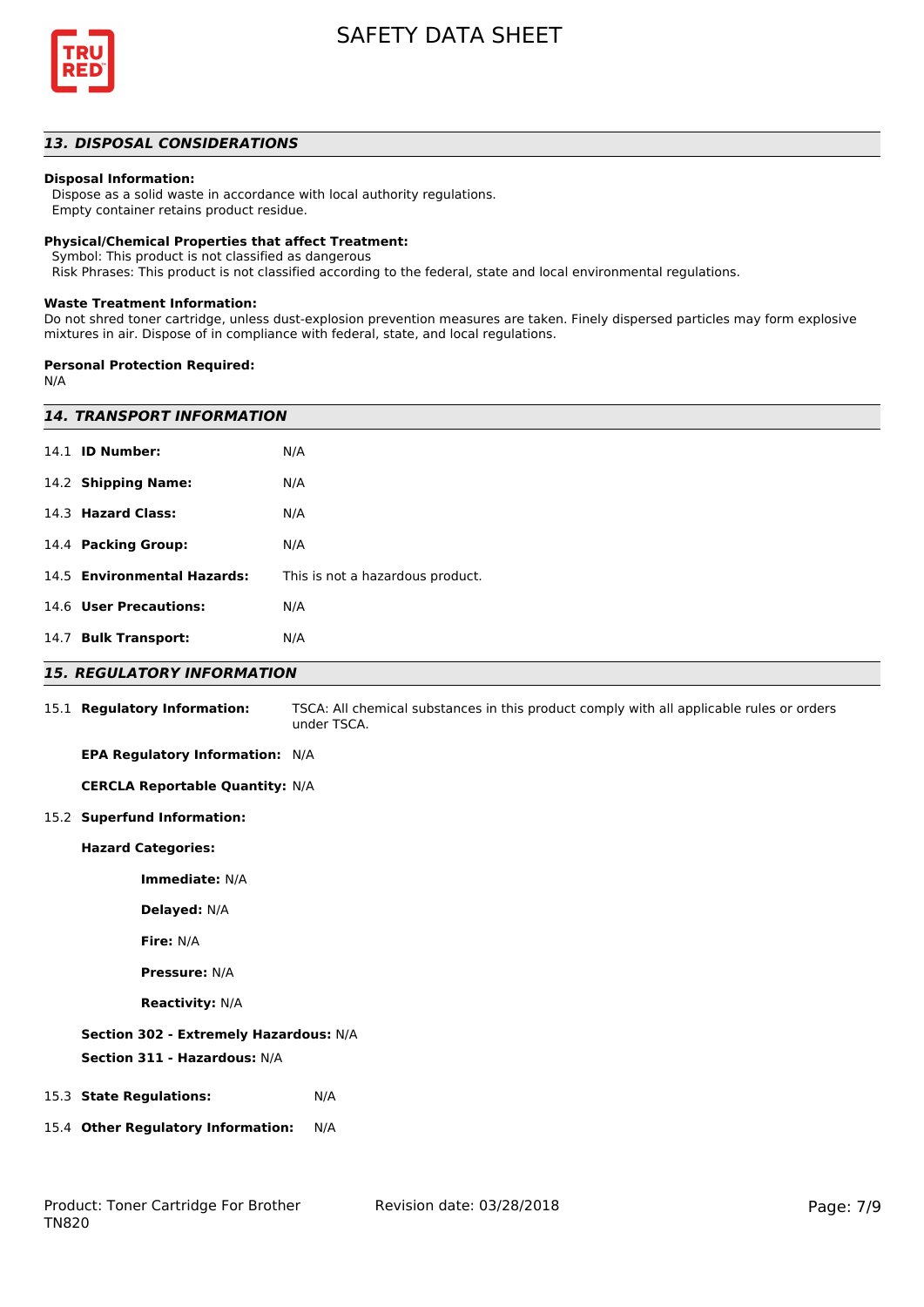

# *16. OTHER INFORMATION*

| <b>General Comments:</b>          | This information is based on our current knowledge. It should not therefore be construed as<br>guaranteeing specific properties of the products as described or their suitability for a particular<br>application |
|-----------------------------------|-------------------------------------------------------------------------------------------------------------------------------------------------------------------------------------------------------------------|
| <b>Creation Date of this SDS:</b> | 07/16/2019                                                                                                                                                                                                        |